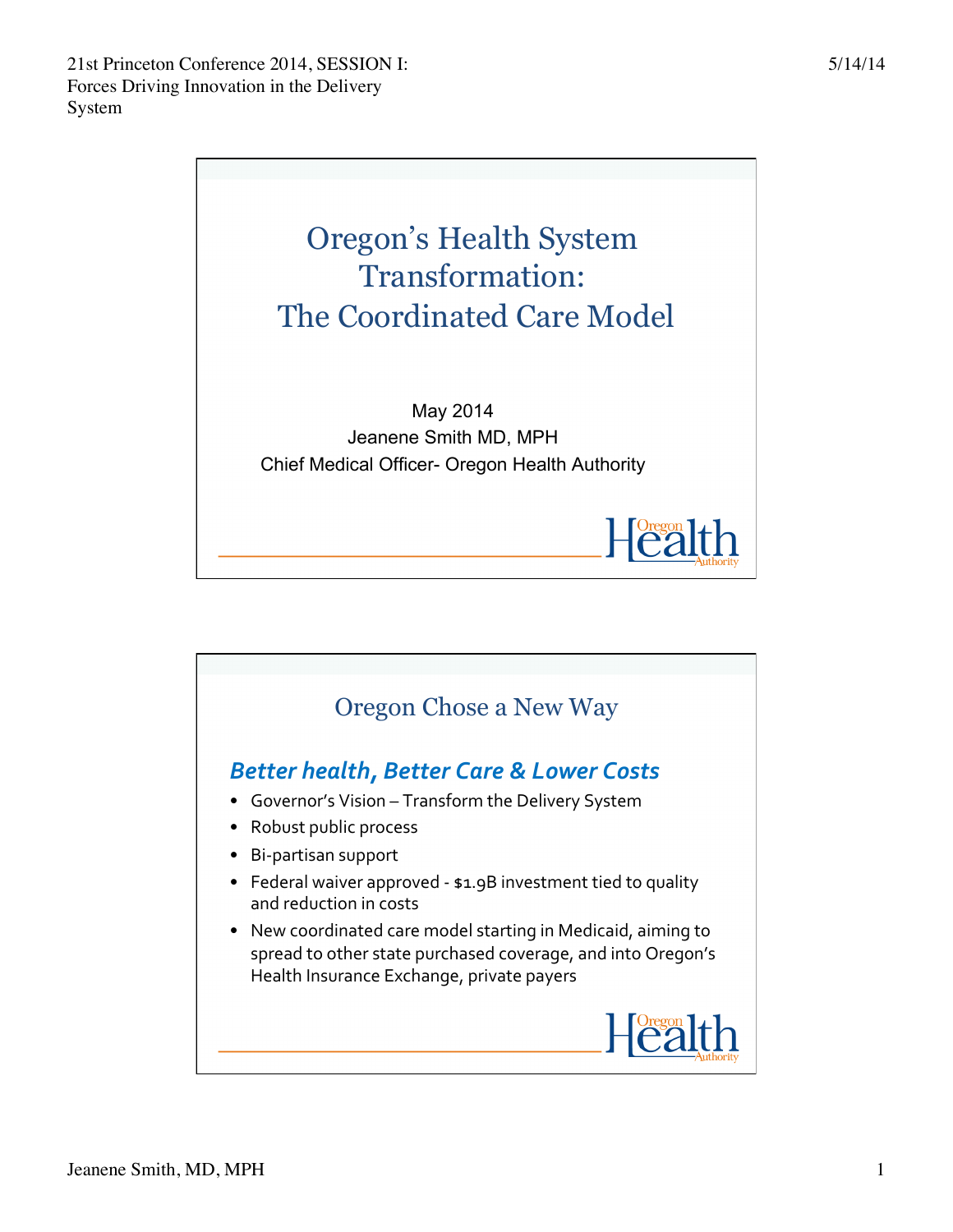

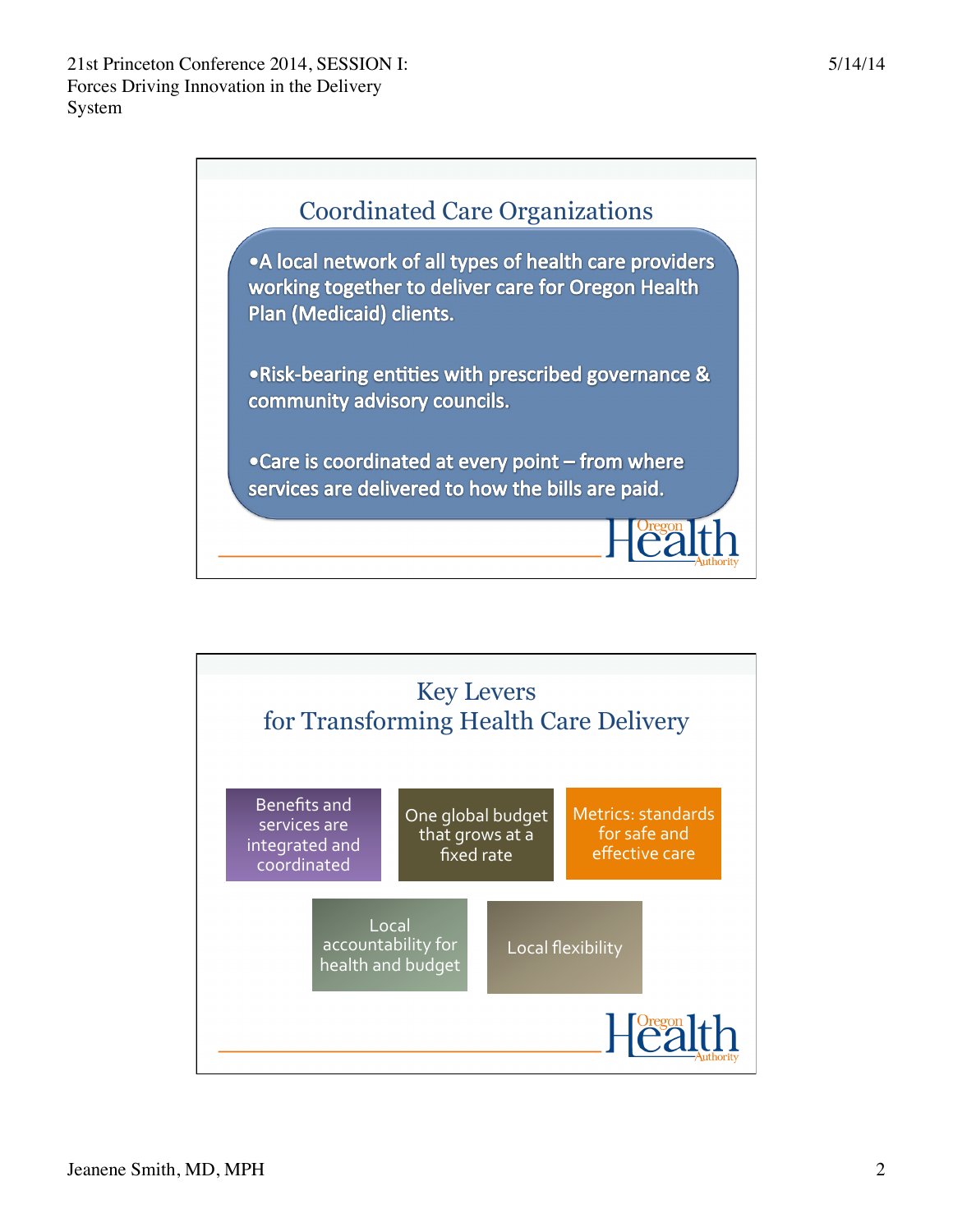

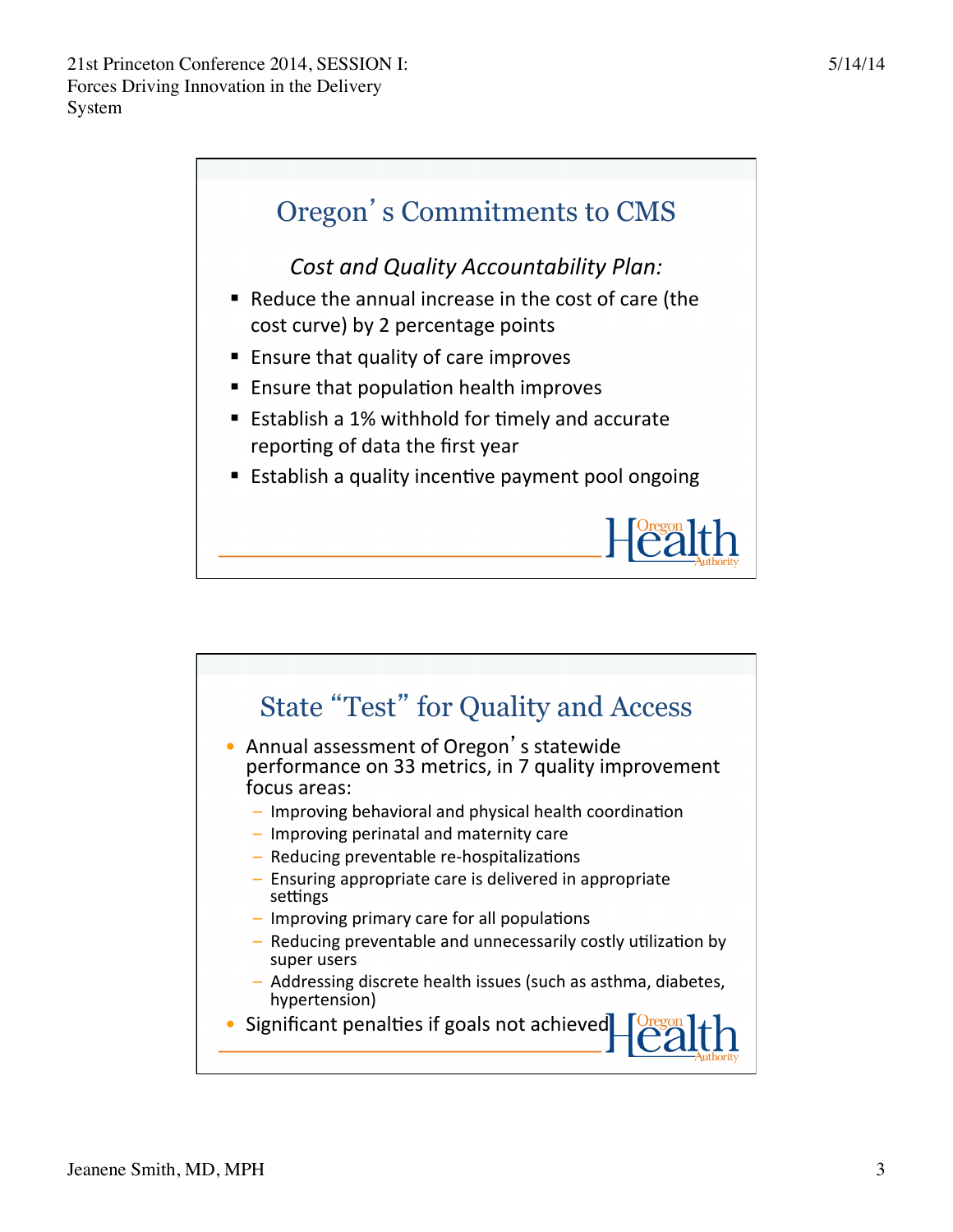## Quality Strategy Includes Supports for Transformation

- Transformation Center and Innovator Agents
- $\bullet$  Learning Collaboratives, Technical Assistance
- Peer-to-peer and rapid-cycle learning systems
- Community Advisory Councils: Community health assessments and improvement plan
- $\bullet$  Non-traditional healthcare workers
- Primary care home adoption
- Alternative payment efforts with multi-payers

Plus: Recent additional funding from Oregon Legislature for investment in Transformation and Innovation efforts across **CCO<sub>s</sub>** 

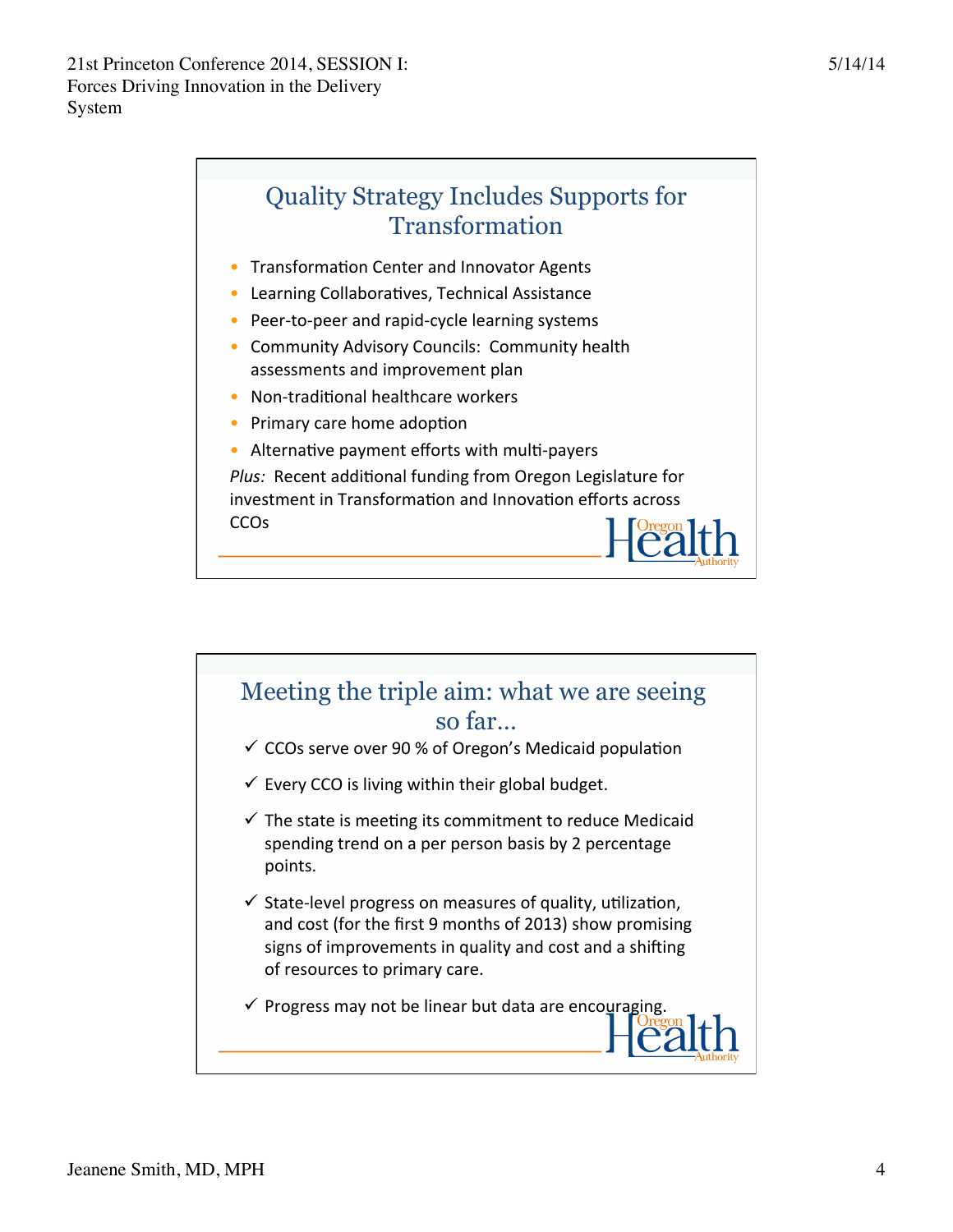